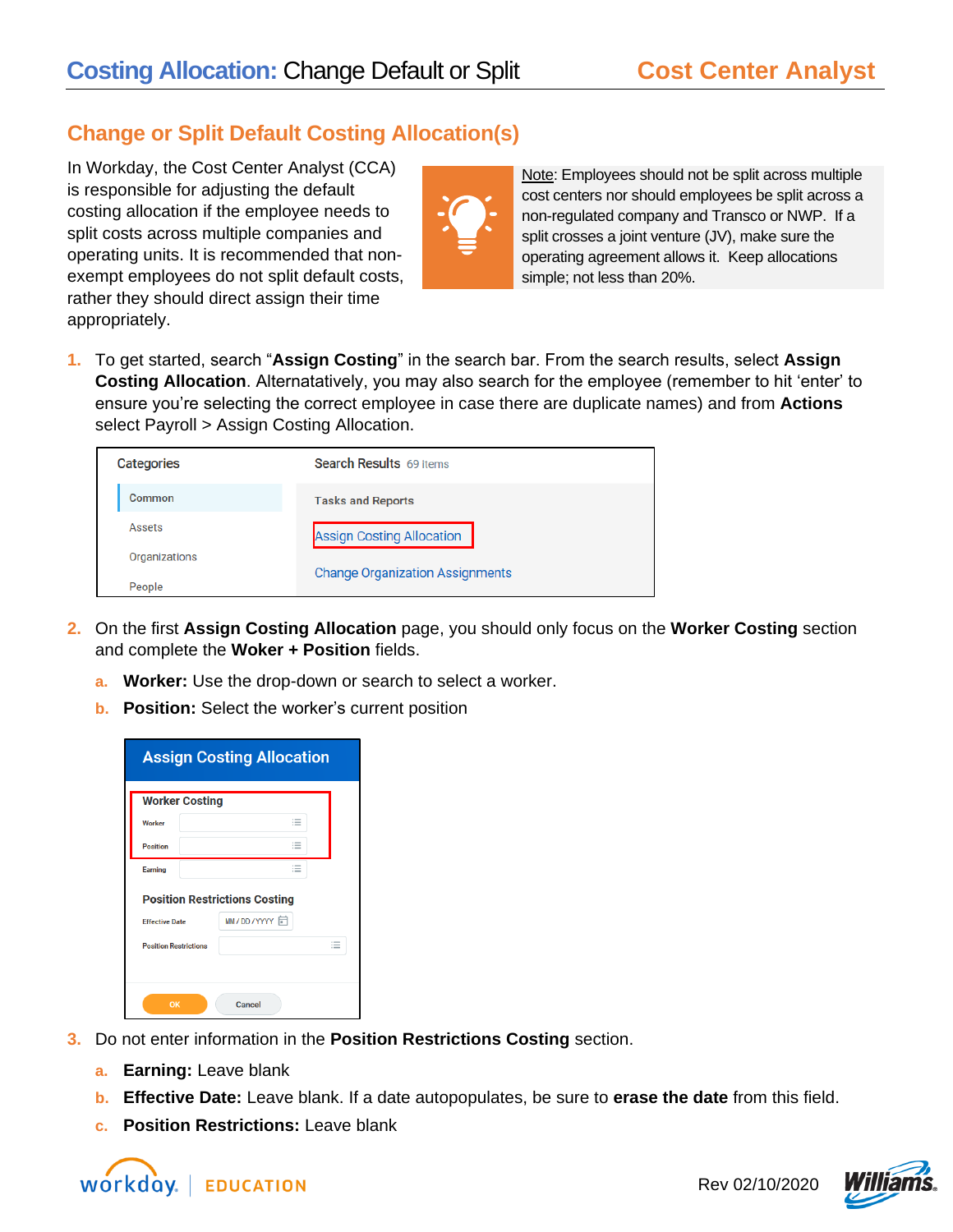- **4.** Click **OK**.
- **5.** Enter a **Start Date** to align with the first day of the next pay period. You may leave **End Date** blank however, you must periodically review.

|                 | Start Date * 02/15/2020 □ |
|-----------------|---------------------------|
| <b>End Date</b> | MM / DD / YYYYY           |

The table will show the employee's current (default) and any existing costing allocation(s).

- **6.** As you add rows, use the **Worktags** field to add **Financial Company** and **Operating Unit.** Use the **Distribution Percent** to indicate how the allocations should be split. Be sure to adjust the current (default) so that the allocations equal 100%.
	- **a.** Do not delete the first row; this is your default GL assigned to the position.
	- **b.** You must leave some value associated with this row or you may have headcount discrepancies.
	- **c.** Do not enter any values in the Worktags area.
	- **d.** Once you have changed the Distribution Percent you wish to leave allocated to the default, you may add rows and adjust the % allocated until you reach 100%.
	- **e.** To add a new row, click the plus sign, either on the header row or next to the current costing allocation.

| $(+)$                    | Order                   | <b>Default (As of Start Date)</b>                                                                                                                                                                                                | <b>Required with no</b><br><b>Default (Must have</b><br><b>Costing Override)</b> | <b>Worktags</b>                                                                                                                                                              | <b>Distribution Percent</b>                        |
|--------------------------|-------------------------|----------------------------------------------------------------------------------------------------------------------------------------------------------------------------------------------------------------------------------|----------------------------------------------------------------------------------|------------------------------------------------------------------------------------------------------------------------------------------------------------------------------|----------------------------------------------------|
| $\overline{\phantom{a}}$ | $\overline{\mathbf{v}}$ | Cost Center: 75279 - ASSET INTEGRITY<br><b>CENTRAL S</b><br>FERC: 00000000 DEFAULT<br>Financial Company: 7029 EAGLE FORD<br><b>FRANCHISE MIRROR</b><br>Operating Unit: 70007029 EAGLE FORD<br><b>FRANCHISE INTERFACE POSTING</b> |                                                                                  | This box to remain blank                                                                                                                                                     | 50<br>Minimum 1% must<br>be retained to<br>default |
| $-$                      | ዹ                       | Cost Center: 75279 - ASSET INTEGRITY<br><b>CENTRAL S</b><br>FERC: 00000000 DEFAULT                                                                                                                                               |                                                                                  | X Financial Company: 7028<br>$\overline{\phantom{a}}$<br><b>HAYNESVILLE FRANCHISE MIRROR</b><br>X Operating Unit: 70007028 HAYNESVILLE<br><b>FRANCHISE INTERFACE POSTING</b> | 50                                                 |
|                          |                         |                                                                                                                                                                                                                                  |                                                                                  |                                                                                                                                                                              | 100.00%                                            |
|                          |                         |                                                                                                                                                                                                                                  |                                                                                  |                                                                                                                                                                              |                                                    |

|  | Order | Default (As of Start Date)                        |
|--|-------|---------------------------------------------------|
|  |       | Cost Center: 75279 - ASSET INTEGRITY<br>CENTRAL S |

- **7.** Once you've added all the allocations necessary, click **Submit**.
- **8.** On the completion page, you have the option to do another allocation or simply click **Done** to exit.